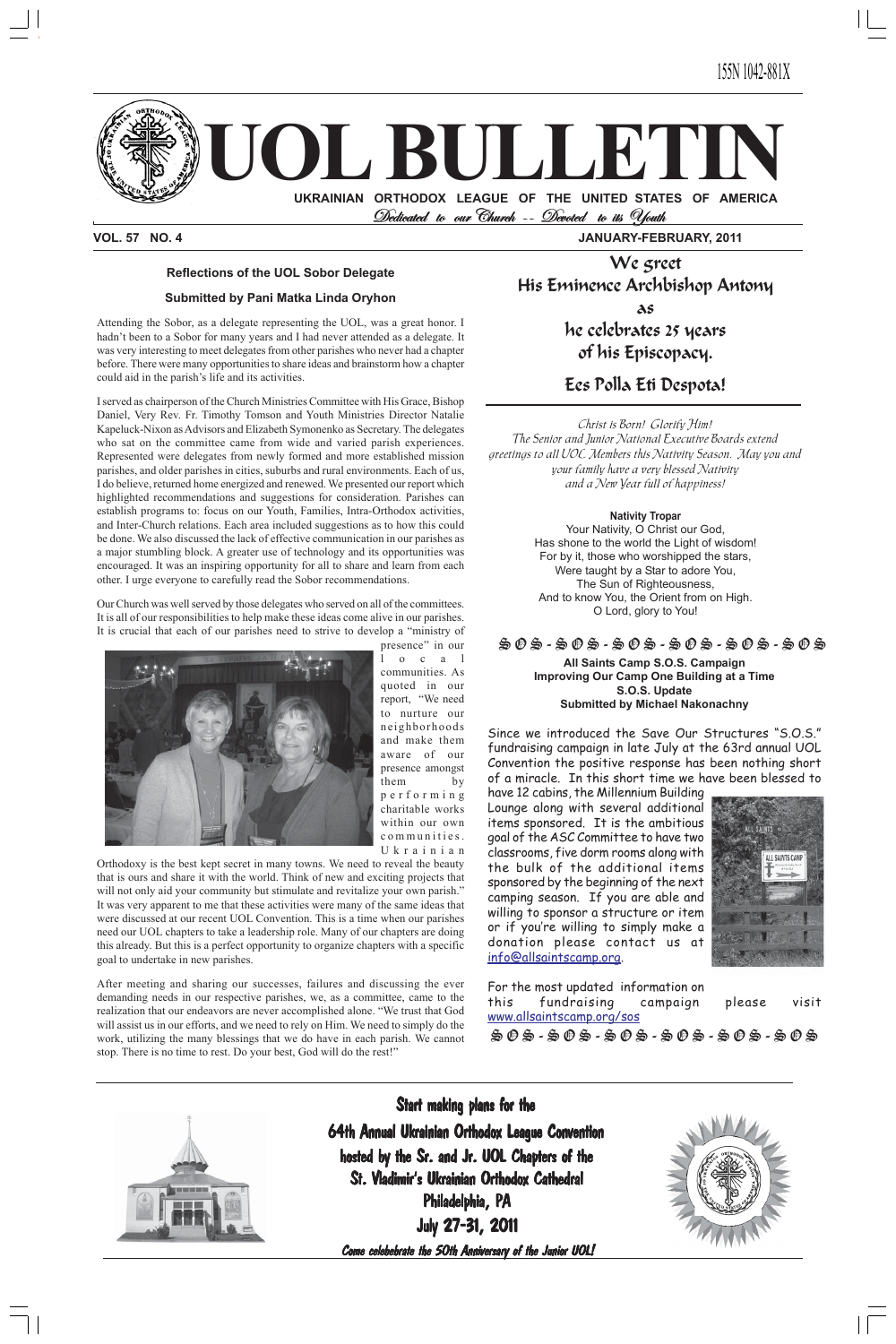|                                                                              |                                                                                  |                                                                                                                                                                                                   | Canada \$40.00                                                        |
|------------------------------------------------------------------------------|----------------------------------------------------------------------------------|---------------------------------------------------------------------------------------------------------------------------------------------------------------------------------------------------|-----------------------------------------------------------------------|
| Martha Misko<br><b>UOL President</b><br>1023 Wynnewoode Dr. 14 McKelvey Ave. | Taylor Gladys<br>Jr. UOL President<br>Northampton, PA 18067 Pittsburgh, PA 15218 | Natalie Bilynsky<br><b>UOL Bulletin Editor</b><br>703 Pine Ridge Road<br>Wallingford, PA 19086<br>nsufler@aol.com                                                                                 | Father John Harvey<br><b>UOL Bulletin</b><br><b>Spiritual Advisor</b> |
| March, April and June.                                                       |                                                                                  | UOL Bulletin - Published seven times annually - September, October, November, January/February,                                                                                                   |                                                                       |
| returned.                                                                    |                                                                                  | The absolute deadline for each monthly issue is the 1st of the prior month. Photos will not be                                                                                                    |                                                                       |
| attachments. (Submit to: nsufler@aol.com)                                    |                                                                                  | Note to Contributers: All articles submitted to the UOL Bulletin must be in 12 point Times New<br>Roman (font), or typed and double spaced in 12 point type. Articles may be submitted via e-mail |                                                                       |
|                                                                              |                                                                                  | The editor reserves the right to condense any material submitted. Material cannot be returned.                                                                                                    |                                                                       |

# Vocations and Clergy Support Corner "Few Are Called"

The beginning of a new year gives many of us the chance to reflect pon the past year's highlights and to build upon them for the next ear. Looking back at my short tenure thus far as UOL President I am grateful to have had many uplifting experiences. Among them -

|  | <b>PAGE</b> |  |  |
|--|-------------|--|--|
|--|-------------|--|--|

## *Martha X Misko*





#### **Submitted by Pani Matka Linda Oryhon**

### 

- Having the honor of being elected as UOL President at a most successful and productive 63<sup>rd</sup> UOL Convention that was hosted by the UOL Chapters of Maplewood NJ.
- Presiding at the October 2 NEB meeting with a very enthusiastic and dedicated Executive Board that set forth an agenda for the year based on ongoing UOL projects and the 2020 Vision developed by the 63rd Convention.
- Attending the 19th Sobor of the Ukrainian Orthodox Church of the USA as UOL President. This opportunity made me realize how fortunate we are to call the UOC ours! Although our Church faces financial challenges, we have much to be thankful for – fledging and successful mission parishes, enthusiastic clergy and membership, St. Andrew's Seminary and its seminarians, a beautiful Diocesan Center, and our Holy Faith.

Our UOL has always been and must continue to be integral in support of our Church. By our League becoming stronger and more successful we help our Church to grow and overcome its difficulties. The future of the UOL, and the success of its work in 2011, depends on each of us, and all of us.

1 *Someone Else was a wonderful person and sometimes appeared superhuman. And were the truth known, everybody expected too much of Mr. Someone Else. Now Someone Else is gone. Who is going to do the things that Someone Else did? We wonder what we are going to do without him? He left us with a wonderful example to follow, but who will follow his example? So when you are asked to help our UOL, and through its work, our Church, remember…we can't depend on Someone Else anymore!*

*And though I greet you in this New Year with optimistic thoughts, I must report some sad news. This past week we learned of the death of one of our most valued UOL members: Mr. Someone Else. His passing creates a vacancy that will be difficult to fill. Mr. Else has been with us for many years and in every one of those years, Mr. Someone Else did far more than a normal person's share of the work.*

*Whenever there was a job to do – encouraging new members to join the UOL, providing guidance to our Junior membership, organizing and participating in spiritual events, attending Conventions and chapter meetings, serving on local and national executive boards – one name was on everyone's list: "LET SOMEONE ELSE DO IT!"*

Please seno donations to: Pani Matka Linda Oryhon  **623 Jennings Street Endicott, NY 13760**

*Whenever leadership was mentioned, this wonderful person was looked to for inspiration, initiative, and results. After all, Someone Else can work with anyone! And of course it was common knowledge that Someone Else was one of the most generous givers in the organization! Whenever there was a financial need, everyone just assumed that Someone Else would make a contribution.*

# METROPOLITAN JOHN SCHOLARSHIP

I remain yours in Christ, Martha X. Misko President

Note: a special thank-you to Deacon Mikhail Sawarynski for sharing this eulogy of Mr. Someone Else.

It is our Orthodox belief that Christ alone is the healer, the pastor, the priest who supports and guides us. He is and always will be present and available through the Holy Spirit. Our bishops, priests and deacons serve no other reason than to manifest His presence to us, His people.

In recent times, the role of the diaconate has changed. Originally, they helped the bishops in all good works of charity. In later centuries, the deacon served exclusively in the liturgical life of the Church. More recently, the deacon's role has expanded to encompass both purposes of service to the Church. They will still assist the bishops and priests in the liturgical services. But they will also be active, as well as take charge of the educational programs, youth groups, various ministries and missions in the parish.

There are many ways that ordination to the diaconate can be achieved. Many men have and will continue to be called to the vocation of deacon. In our churches today, we are in need of these individuals who provide many benefits to our spiritual lives in our parishes.

The Vocations and Clergy Support Commission of the UOL supports these vocations through our efforts in fundraising for scholarships as well as through our prayers. If you or anyone you know is interested in pursuing this vocation of service, please urge them to contact and receive the blessing from our Hierarchs. They can also receive information and guidance from Father Bazyl Zawierucha, St. Sophia Seminary as well as Fr. Stephen Hutnick, Director of Vocations for our Ukrainian Orthodox Church.

Please remember to pray for those who are in service to Christ and our Church as bishops, priests, deacons, monastics, and seminarians as well as for those who will serve in the future. Our sincere and constant prayers are our greatest duty to the continued life and growth of our Holy Church.

## FUND DRIVE 2010-2011 FUND DRIVE 2010-2011 FUND 2010-2011

## Your generous donations will:

\* provide scholarships to seminarians preparing to enter the Holy Priesthood in the Ukrainian Orthodox Church

\* provide grants to Clergy of the Ukrainian Orthodox Church of the USA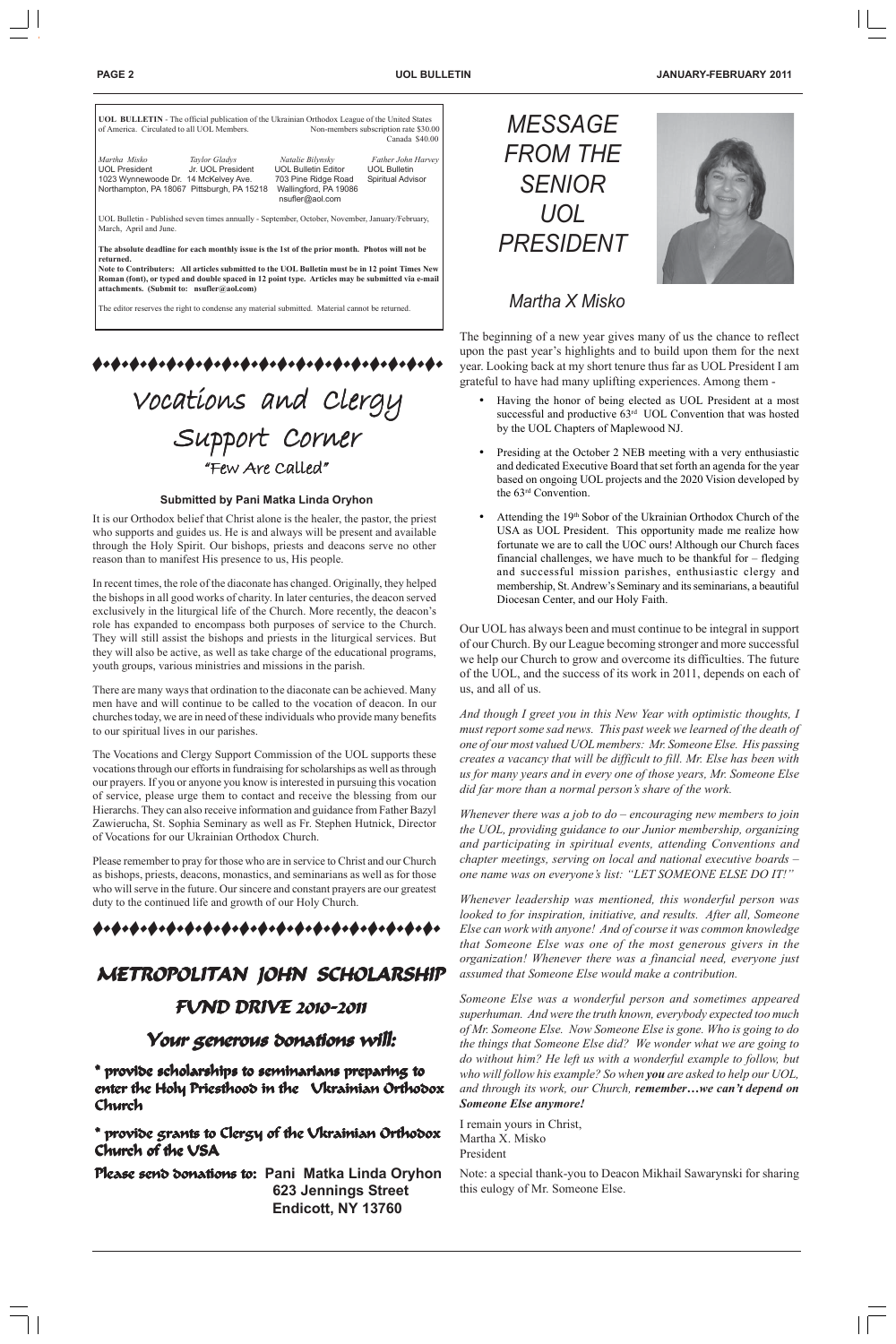**PAGE 3 UOL BULLETIN JANUARY- FEBRUARY 2011**



Christ is Born!

*I hope everyone had a wonderful Thanksgiving, New Year, and Christmas, and great holiday season on the whole. With all the fun behind us, it's time to get back to work!!*

Thank you to Pani Matka Mary Anne Nakonachny and Julian Burgan for their work with the Thanksgiving Tithing Program. We pray that it was a great success, especially as it benefits our very own mission parishes. If you would still like to donate, please do not hesitate to contact Junior Vice President, Julian Burgan.

This year, the annual Great Lent Giveaway project will benefit our Monastery project. In conjunction with Natalie Kapeluck-Nixon, the Juniors will work to reach our goal of \$5000 for a Ukrainian Orthodox Monastery. Chapters should receive information regarding this project from Vice President, Julian Burgan, soon.

Also approaching soon is the 2011 Essay Contest. Please encourage all of the children at your church to participate! The contest gives the youth the opportunity to display all they know about our faith and our Church. Please contact Education Committee Chair, Greg Markiw, with any questions.

Furthermore, the Jr. UOL plans to host a "Bring-a-Friend-to-Church Day" on the Sunday of the Prodigal Son, prior to Great Lent. One of my favorite events, it gives us a chance to share our wonderful faith with our friends from school, home, and everywhere else!

Lastly, the Lenten Retreats will be coming soon; keep your eye out for information regarding the All Saints Camp and the Bethlehem Lenten Retreats. These gatherings are helpful means to regain our focus on Christ during the Lenten season.

In our plans for the 50<sup>th</sup> Anniversary of the Junior UOL, we are preparing a Memory Book with all of the pictures we collect from past Junior UOL members and with a directory of all past Junior UOL Members.



I pray that all of the chapters and members of the league have a wonderful, productive, and safe new year. On behalf of the National Executive Board, I thank you for all of your commitment and dedication!

Yours In Christ, Taylor Gladys

You can send responses to Natalie Bilynsky 703 Pine Ridge Road Wallingford, PA 19086 or e-mail to nsufler@aol.com

## LUCKY CALENDAR PROJECT

#### TO SUPPORT ALL SAINTS CAMP

### **Philadelphia UOL Convention 2011 July 27-31, 2011 Philadelphia will be hosting the 50th Reunion for the Junior UOL At the Convention** Fifty Year Update – Where Are They Now?

Our Lucky Calendar project has been extremely successful in helping to support the many on going projects at All Saints Camp, while offering a fun activity for our supporters. So again we ask you to support this project. Your contribution of \$25.00 gives you a 2011 calendar with a three digit number, which is yours alone for the entire year. If your number matches the number of the first **Three Number Drawing of the Evening in the PENNSYLVANIA DAILY LOTTERY,** you win the prize listed on the calendar for that day. You do not have to live in Pennsylvania to participate as numbers are checked daily with prizes mailed in a timely manner.

If you are interested in obtaining "Lucky Calendars" or selling them at your parish, please contact Christine Mills by email, snail mail or phone. Checks are made to "All Saints Camp Boosters" at \$25.00 per calendar. Thank you for your support and Good Luck.

The All Saints Camp Committee and Booster Club extend a big "Thank You" to all of our "Lucky Calendar" sellers and participants, during our recent transition in responsibility in 2010.

Christine Mills 641 N. Allerton Court Moon Township, PA 15108 412-716-0562 Cmills63@comcast.net

### We will be celebrating the 50th Anniversary of the Junior UOL at the 64th UOL Convention in Philadelphia in 2011!

If you were a Junior UOL member and would like to be included in the Directory –

Please complete the following: (feel free to include or exclude any information)

Name

Address \_\_\_\_\_\_\_\_\_\_\_\_\_\_\_\_\_\_\_\_\_\_\_\_\_\_\_\_

Phone\_\_\_\_\_\_\_\_\_\_\_\_\_\_\_\_\_\_\_\_\_\_\_\_\_

Email \_\_\_\_\_\_\_\_\_\_\_\_\_\_\_\_\_\_\_\_\_\_\_\_\_

What are you doing now? (include family updates, jobs, education etc). \_\_\_\_\_\_\_\_\_\_\_\_\_\_\_

Also you can e-mail or send any Junior UOL Pictures that you might have to be included in the memory book. All pictures will be returned.

Our reunion planning has had very pleasant communication with past Juniors.

#### ANDREA MANSON, FIRST JUNIOR UOL PRESIDENT

The first Junior UOL President, elected 50 years ago this July, was Andrea Kowalesick Manson from Sts. Peter and Paul Ukrainian Orthodox parish in



Palos Park, IL. One of the goals of the Junior UOL when it was formed was to groom future leaders for our Church, and that has certainly been the case with Andrea Manson, who has been an active member of Sts. Peter and Paul parish all her life. She grew up in the parish, which her grandparents founded; her grandmother went to Church every day before school to serve as cantor for the priest. Her mother worked tirelessly for the parish and instilled in Andrea the need to work for the Church. Over the years, Andrea fulfilled that expectation having served as a Church school teacher,

member and Treasurer of the choir, three terms on the parish council, and Treasurer of the parish. She is in Church most Sundays, participating in the Eucharist, singing in the choir, and working at coffee hours.

When asked about how the Junior UOL has changed over the years, Andrea indicated that the focus in the early days was much more on social interactions. Juniors were encouraged to get to know each other, to meet people from other parishes and to solidify their Ukrainian Orthodox identity. Since then, she said that the Junior UOL has become more business oriented than it was in the early days. While it is no doubt useful for the Juniors to learn how to conduct business and to express their ideas about the future of the Church, the UOL should not forget the importance of those social interactions which help forge relationships and shape interests in the youth of the Church.

Commenting on the youth of today, Andrea noted that the world has changed much since her days. The emphasis of parents is often on "worldly" activities—making sure their teens attend band practices and sports on Sundays rather than attending Church. In her youth, Andrea remarked that there was no question about where you would go on Sunday mornings—you would be at Church.

Andrea lives in Whiting, IN with her husband Dean Manson (Greek, Manesis). Her daughter Rosemary Manesis has been active in the Junior UOL over the years and attended conventions. Andrea works for the Whiting Refinery Federal Credit Union affiliated with the BP Oil Co.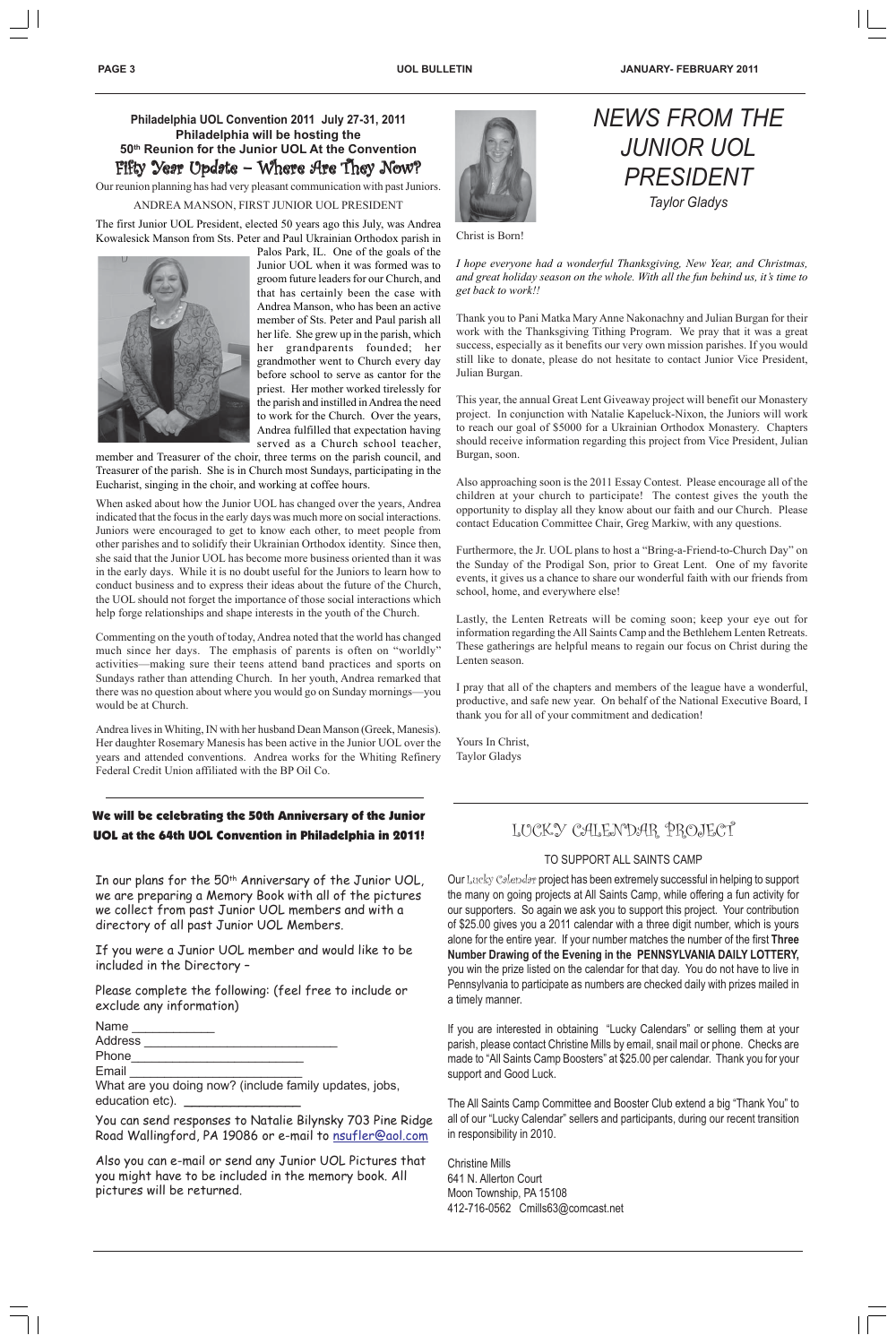#### **Vision 2020**

#### **Submitted by Tabitha Houck**

#### **National UOL Corresponding Secretary**

At the Maplewood convention some new approaches were taken to address the same issues and concerns that we have been addressing for quite a while. When we started to organize ourselves for this new approach, a familiar quote came to mind; "If you always do what you have always done, you are always going to get what you have always gotten." The next thought I had was "We are doing something different, maybe we will be able to come up with some new and different ideas."

As I reflect on that time, one of the most difficult tasks we were asked to do was, in an open and honest way, list out the weaknesses of the Senior UOL. Examining ourselves from this perspective is not a fun task, but nonetheless, it is a task that is essential in the growth process. The group I worked in started creating a very carefully worded list of weaknesses we perceived in the UOL. Some items were debated, worried that they may be too strongly worded, or had subject areas that we may not really want to address, but we then looked at our task, and decided to lay it out on the table. The reassuring part came when each group shared, and the same items were repeated. Our organization might be stale, cliquish, self-perpetuating only for the sake of continuity, exclusionary, aging, and shrinking. We are lacking in appeal to our youth, and in clerical support.

- Have a Junior and Senior UOL chapter in every UOC of USA parish
- Have strong leadership in all UOC of USA parishes
- Continue our support of the UOC of USA
- Develop a relationship between the UOL and all clergy
- Increase our PR to improve our image
- Be more active at the local and regional levels
- Show focus on liturgical and sacramental life

The next part of our task was to list our strengths. This was the part that was much more enjoyable, we all like to talk about what we do well, and we do many, many things well. We, above all, are Orthodox Christians. The members of the UOL are generous in their support of many missions to carry out the mission of Christ. We are preserving our Orthodox traditions and passing them on to our youth, and retaining our cultural and ethnic heritages. We have an amazing group of dedicated members whose goal is to keep our organization not only continuing, but thriving for our youth in order to continue to provide fellowship and a sense of belonging to other Ukrainian Orthodox Christians.

From here we were asked the question, "Where do we want the UOL to be in 2020?" Looking at our strengths and weaknesses we came up with a list of goals. To some this list was vague, not worded in a way that seemed to be something we could work to attain. There was no clear direction of how we are going to get to where we want to be, nor who is going to guide us to get there. To me, this list was very exciting, passionate and had not only my heart, but my spirit lifted and eagerly looking towards our future.

By 2020 the Ukrainian Orthodox League of the USA will:

• Be a force in re-establishing a Pan-Orthodox organization

As a newly elected member of the national UOL board, I was, and still am excited to start working towards meeting these goals. I know that change brings about change, and that by taking a different approach, we will get a different outcome. As a board we will be examining these goals more indepth and providing more concrete actions and initiatives to our members to help reach this Vision 2020.

#### **St. Vladimir Senior UOL Chapter Philadelphia, PA** *Submitted by Jim Sawchuk*

Our chapter continues to remain busy as we work toward hosting the 64th Annual UOL Convention and 50th Anniversary of the Junor UOL, July 27 - 31, 2011. On Sunday, November 14th, following Divine Liturgy, our Senior Chapter hosted a "Tastefully Simple" fundraiser in our Cathedral Hall. "Tastefully Simple" is a company that offers a large selection of delicious and easy-to-prepare foods from appetizers to desserts.



Our Senior and Junior Chapter members donated their time and efforts in assisting with St. Vladimir's Annual Christmas Bazaar, which took place in our Cathedral Hall, Saturday, December 4th and Sunday, December 5th. As one of our major Cathedral fundraisers, Natalie Sufler Bilynsky,

Senior Chapter and Cathedral Board member and Editor of our UOL Bulletin, is the chairperson of this event. Our chapter members worked along with our parishioners at the various tables and in the kitchen, helping with sales of food items, home made

baked goods, take-out orders, cultural and religious items and gifts, plants, toys and gifts for children and a "white elephant" table. Thanks to the support of our parishioners, friends and neighbors, our Annual Christmas Bazaar was a great success !



On Monday evening December 27th, over 30 chapter members, both senior and junior, enjoyed our third annual trip to Dave and Buster's. Despite the first snow storm of the season a large group joined to have dinner and enjoy the video games that are designed for both adults and children. Our chapter members braved the foot of snow to spend a fun family evening together. As part of the festivities we enjoyed dinner at the restaurant and following dinner



chapter members, both young and young at heart, enjoyed a variety of arcade games. Each year our family night at Dave and Buster's grows with more members joining in on the fun.

Up-coming Chapter sponsored events include: Christmas Caroling to our shutin parishioners - Sunday, January 9th; Theophany Eve Dinner - prepared by Chapter members Vera Sufler and Natalie Bilynsky - Tuesday, January 18th; Theophany Ice Cross Blessing and Breakfast - Sunday, January 23rd; Malanka - Saturday, January 29th. There is still time to purchase your Malanka tickets. If you haven't made your plans, the Philly Malanka is a great event! We hope to see you there!

As we continue our arrangements for hosting the 64th Annual UOL Convention and the 50th Anniversary of the Junior UOL, we are currently collecting names and addresses, pictures, e-mail addresses, etc. for this Junior UOL Reunion. If you would like to assist in these plans, have pictures or just want to be sure you are on the mailing list, please contact: Natalie Bilynsky, 703 Pine Ridge Road, Wallingford, PA 19086; e-mail: nsufler@aol.com.

As always, you can get up-to-date Convention information, (including registration forms, Yearbook Ad contract, etc.) by visiting our UOL website: www.uol.orthodoxws.com and St. Vladimir's website: www.stvladimirsphila.org.

Submit your article and views about the UOL Vision and discussion from the UOL Convention.

Everyone would love to hear your views about the Vision and Goals for the UOL. To submit your article e-mail to nsufler@aol.com

#### **VISION 2020**

We would love to hear your opinion about UOL Vision 2020.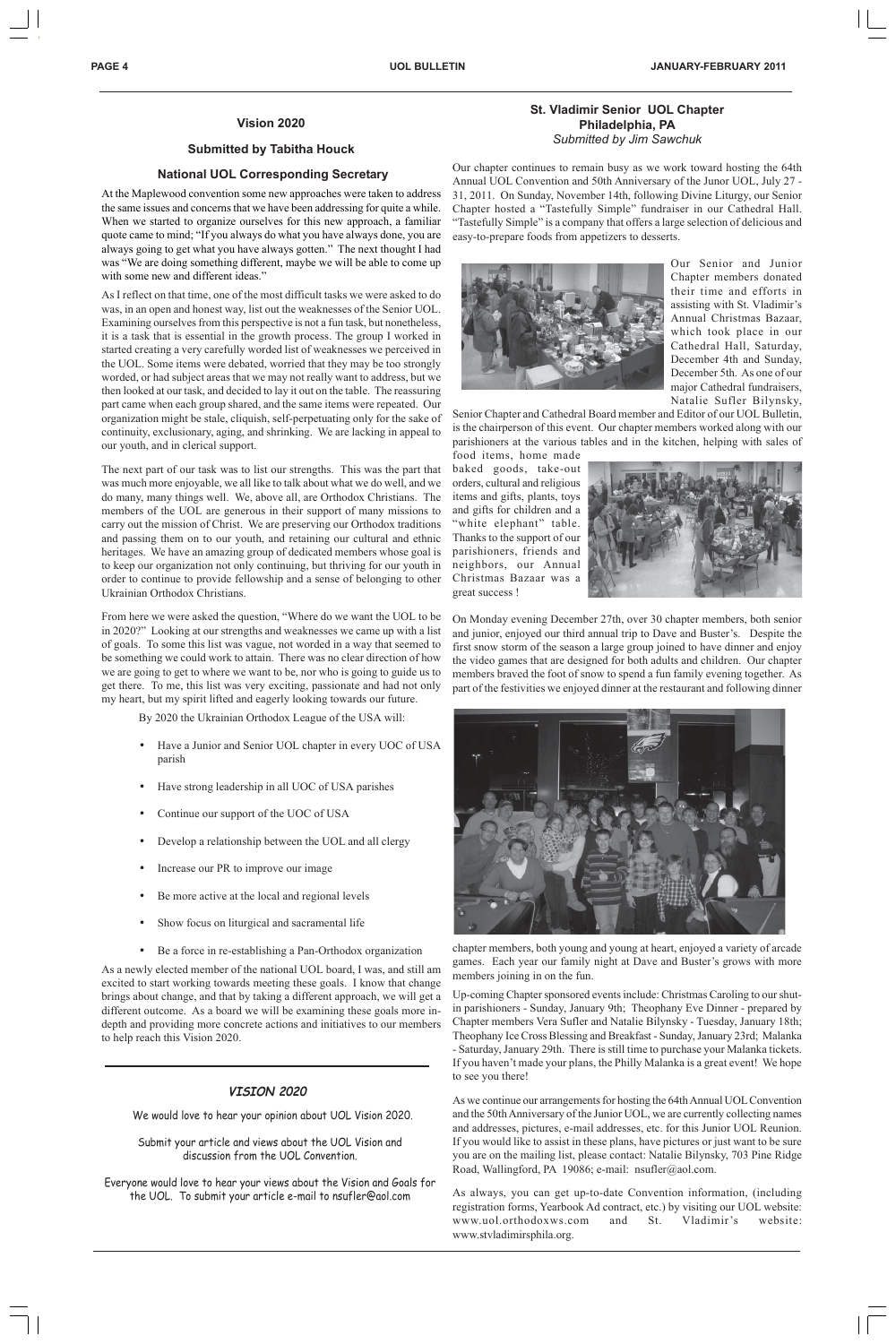#### **Metropolitan John**

#### **Scholarship Fund Drive**

#### **We are grateful for the following MJSF do- wing MJSF donors:**

**A \$4,000 donation was made from the Trust in memory of Maria Gonzales, San Mateo, CA**

#### **May her memory be Eternal!**

#### FOTO DECEMBING TO THE POST POST TO THE POST POST TO THE POST TO THE POST TO THE POST TO THE POST TO THE POST T

#### *ASK FR. HARVEY RELIGIOUS QUESTIONS*

*Answered by Fr. John Harvey*



*How really bad is it to choose someone of another faith to become your spouse?*

This is a frequently asked question and it really is an important one. Jesus has described marriage as being two in one flesh. Yes, through the physical union a person becomes a harmonious entity, a unit so to speak, with another person. Not only is this a pleasant and pleasurable experience, but it was so mandated by God Himself, when we were created. The mating instinct is so strong in humankind that the desire for physical union with someone often obliterates all other considerations. As often is the case, when people fall in love rational evaluation of the beloved seems to fail. Unlike the animals, who are rather indiscriminate with whom they mate, although some mate for life, mankind has an intellect and can and should make conscious choices.

As man has had the mystery of salvation revealed to him and those accepting Christ come to realize that Jesus is the ONLY gate to heaven, it is elementary that one's spouse hold the same faith. If one is united as a physical unit with someone, is it logical that the other part of that union should have a different spiritual goal and outlook? Not only should there be a physical unity, but it is most beneficial to be of one mind and one spirit. Our physical union is a temporal thing, but the utter reality is that our goal is an immortal one. If our mind and heart are going in an opposing direction to that of our spouse, a kind of schizophrenic situation is set up. True, a harmonic physical intimacy may exist on one plane, but different spiritual poles can be a source of grinding friction when there are opposing spiritual allegiances.

Scripture warns us that we should not be unevenly yoked with an unbeliever. Think of marriage like a team of yoked oxen plowing through life towards a goal. If each ox tries pulling in its own direction, not much progress is made forwards. In the end, the Christian party will almost always feel stymied or empty and desolate when ultimate decisions must be made.

Having said all of the above, how does this effect our life? In this truly mixed society, one will come into contact with many physically desirable friends who could ultimately be spouses. Friendly, affable they may be, but where is their mind, heart and spiritual allegiance? For marriage IN the Orthodox church, one can only marry a baptized Christian. Would you really want anything less? When sickness or sorrow strikes, wouldn't you want your soul mate to have the same spiritual underpinnings to help you through difficult decisions and to give support? Could a Moslem, Mormon, Jew , agnostic or athiest be in tune with your soul and innermost feelings at such a moment?

I know of some very harmonious marriages of an Orthodox with a Roman Catholic, Lutheran or other Christian. If both parties are sensitive to one another things can go well, for at least Jesus is the seal of their union. This may not always be the case, for I can recollect any number of situations where insensitivity and even malice can cause an oppressive spiritual burden and endless frictions. With warning, one must beware.

Talk things out before marriage regarding one's spiritual goals and expectations and come to an agreement on how a mixed marriage can be attentive and understanding of the spiritual needs of the other. Even if you marry an Orthodox, see that you spiritually see eye to eye, that there not be any misconceptions regarding the spiritual side of a matrimonial union.

Non-Christians of any faith or persuasion or none at all are not eligible for marriage in church. By now, one should realize that with these people we have no spiritual affinity and marriage with them, even with the most tolerant and broad-minded, can lead to ugly flashpoints. This is why early Christians were warned against such unions.

Marriage in today's world is so prone to divorce on the flimsiest of reasons, so when you find a spouse, take not only physical attraction into account but the mental, emotional and especially spiritual considerations as well. Better a holistic and thoughtful appraisal before you make the leap and have to pick up the pieces later.

## **ተቀናተውንተውንተውንተውንተውንተውንተውንተውንተውንተውንተውን**

#### **Camp Happenings** Submitted by Michael Nakonachny

With the snow starting to fall our volunteers have begun working indoors in various buildings on the property to focus on work that will allow them to escape the elements. They are currently in the process of remodeling the restrooms in the infirmary and cook's cabin replacing all fixtures and flooring.

During the winter five camper cabins will be receiving new flooring. Additionally volunteers are working to construct porch chairs, benches and bunk beds.

Any individuals or organizations that are willing to volunteer their time at All Saints Camp should contact Michael Nakonachny at michael@allsaintscamp.org.

#### **Carnegie Chapter Presents College Scholarships**

#### Submitted by Alice Sivulich

The Sts. Peter & Paul Senior Chapter, Carnegie, PA, presented ten scholarships to parish college students at the annual Anniversary Dinner of the Parish on November 14. Funds for the scholarship were raised by chapter members during the preceding year through various projects. Those students who received Chapter Scholarships were:

Zachary Kapeluck, majoring in Dance at Point Park University; Anastasia Markiw, majoring in Architecture at Kent State University; Laura Quinn, majoring in Photography at Point Park University; Michelle Rohal, majoring in Biology/Physician Assistant at Westminster College; Corinna Rozum, majoring in presurgical technology at University of Pittsburgh at Johnstown; Natalie Rozum, majoring in Industrial Engineering at University of Pittsburgh; Olesia Stasko, majoring in Physics at Westminster College; Christine Wachnowsky, majoring in Biochemistry at Allegheny College; John Walewski, majoring in Marketing at Ohio State University; and Natasha Walewski, majoring in Business at Arcadia University.

The Carnegie UOL Chapter Scholarship was established in 1991 and scholarships have been presented annually to parish college students since then. The Senior Chapter raises the money to provide these scholarships through various fundraisers throughout the year. There is an application procedure and a committee of Chapter members with no vested interest in any applicant determines the scholarship awards. Committee members for 2010 were Chair Alice Sivulich, Pat Dorning and Cynthia Haluszczak.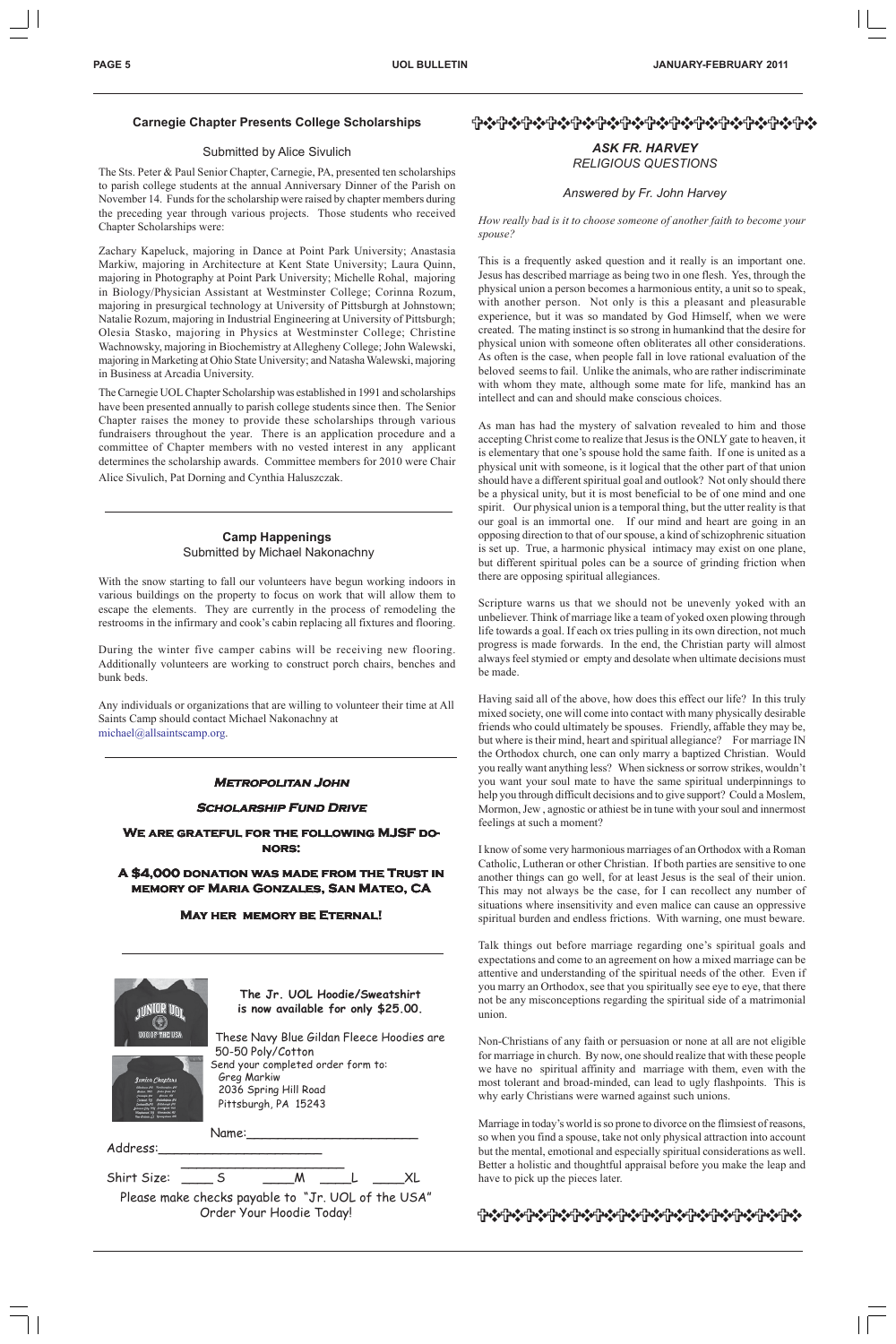**UOL EDUCATION COMMISSION ANNUAL ESSAY CONTEST**

"A lamp unto my feet is Your Word and a light to my path." *Psalms 119:10*

#### **Pre-school/Kindergarten**

Draw a picture of your favorite Bible story.

#### **Grades 1 & 2 (two sentences & a picture)**

Draw a picture of your favorite Bible story and tell what it is about.

#### **Grades 3 & 4 (three or four sentences, and a picture may be included)**

Write about your favorite Bible story and tell how the people in the story are following the path God has lit for them.

#### **Grades 5 & 6 (35 to 50 words)**

Explain why it is important for you and your family to read the Bible.

#### **Grades 7 & 8 (75 words)**

Through the Bible, God tells how He wants us to live, and the choices He wants us to make. Choose a Bible story that clearly illustrates this to you and tell why you chose that particular story.

- 1. Entries must be postmarked by May 30<sup>th</sup>, 2011. **NO ENTRIES WILL BE ACCEPTED AFTER MAY 30TH 2011**
- **2. NO NAMES ON THE FRONT OF ANY ENTRY.**
- 
- 3. All entries must include the following information: **Participant's first and last name, age, grade, and the name and address of participant's parish, including city and state.**
- 4. Drawings no larger than 12" x 18" and NO name on the front of drawing. Please attach a **COVER PAGE** or use the **BACK** of the drawing for the information listed above.
- 5. Written entries must be on 8 ½" x 11" papers. Include a cover page with the identifying information listed above. Entries for 9<sup>th</sup> grade and above must be typed or printed.

#### **Grades 9 & 10 (150 - 200 words)**

Choose a Bible story that shows how God's light shone on someone who was not following His path, and how they changed to follow Him.

#### **Grades 11 & 12 (200 to 500 words)**

What do you do in your daily life to show those around you the path that God has lit for you?

#### **Adults 18 and over (500 words)**

As an adult in the church, you are looked up to by the youth. What can you do in this position to guide our youth to follow the path that God has defined for us as Christians?

#### *CONTEST GUIDELINES AND RULES*

## **The Ukrainian Orthodox League** Christian Caregiving and Missions Christian Caregiving and Missions Commission Commission



#### **ALL ENTRIES WILL BE JUDGED FOR CONTENT, CREATIVITY AND NEATNESS.**

#### **Mail entries to:**

UOL Essay Contest C/o Tabitha Houck 399 Charles Street Coatesville, PA 19320

Please direct any questions to Tabitha Houck at tabithahouck@yahoo.com

*UOL Lenten Retreat March 26, 2011*

 *"Sermon on the Mount" Guest Speakers Fr. Robert Popichak & Dr. Gayle Woloschak*

*Villa Maria Retreat Center Villa Maria, Pa (only 1 ¼ hrs. from Cleveland & Pittsburgh)*

> *Enjoy a full day of inspirational and thought provoking discussion, spiritual activities and meals*

*Adults \$30 Young Adults & Junior UOL Members \$25 A late fee of \$10 will apply after March 12 (Non-members welcome!)*

*For more information contact: Diane Senedak dkssenny@aol.com 330.792.6699 Melanie Nakonachny*

*MelanieNak@aol.com 440.842.3820*



It's NOT about football! It IS about feeding the hungry!

Help Make a Difference. Make a donation to help St. Andrew's Society Soup Kitchens in Ukraine

Forward donations to: U.O.L. Financial Secretary Mrs. Pam Scannell, 2000 Clover Drive, Vestal, NY 13850

#### **Questions?**

Please contact Christian Caregiving and Missions Chairpersons: P.M. Mary Anne Nakonachny, nackos3201@gmail.com or Julian Burgan, Julianburgan@gmail.com

**The 2011 Philadelphia UOL Convention Committee is fundraising by selling**

## Prayer Bead Bracelets

**The bracelet, a variation of the Orthodox Prayer Rope, is beautifully packaged in an organza purse with a brief description of how to use a prayer bracelet.**



To order, make check payable to St. Vladimir's Senior UOL

 Please include your name, e-mail and mailing address for all orders. Indicate type of bracelet you are ordering. Bracelets are \$10

(including shipping and handling) and are available in 5 bead styles, Hematite, Blue, Garnet Red, Clear Crystal and Amethyst Purple Crystal. To place your order please send check and order information to: Natalie Bilynsky 703 Pine Ridge Road Wallingford, PA 19086

> **As we are called to pray without ceasing, the prayer bracelet can guide us, as a reminder to recite prayers throughout the day.**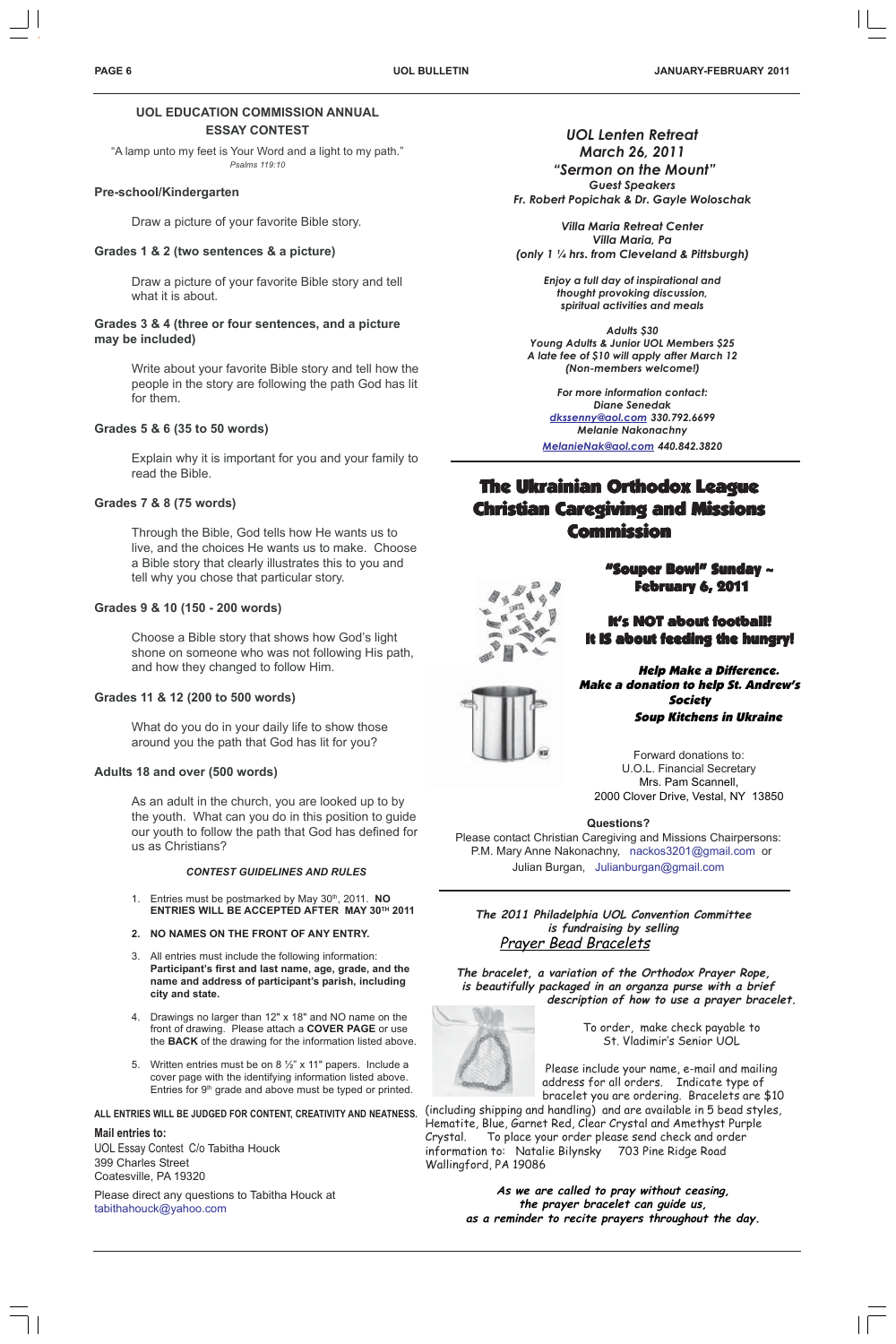#### **Let's find out whose varenyky/pierogies are the best!**

At the Philadelphia UOL Convention we will finally determine who has bragging rights for the best Varenyky/Pierogies.

Here are the basic rules:

\*Any individual, group, or chapter can enter.

\*Any type of varenyky/pierogies can be entered, however, there should be no meat (the contest will be on Friday).

\*You need to provide instructions about how to store and prepare your varenyky/pierogies. \*You or a representative must be available to answer

any questions about preparation.

\*We will provide butter, sour cream and onions. If there are additional condiments, let us know.

If you are planning to enter varenyky/pierogies in the contest, you must submit your plan to enter to Natalie Bilynsky by **February 15, 2011** (nsufler@aol.com, 703 Pine Ridge Road, Wallingford, PA 19086 or 610-892-7315).



**Show your UOL Spirit or honor your friends and family by placing their name on the UOL WALL OF**

**FAME at the Philadephia UOL Convention!**

Yes you can be among the 100 listed on the UOL Wall of Fame and get your own Hollywood style star!

The parish hall will have an honorary UOL Wall of Fame at the Ostaps -- the Ukrainian Academy Awards!

Make sure that your name is listed as well as those of your fellow chapter members! For

just \$5 you can be listed on the wall of UOL Greats! Who needs boosters -- when you can see your name in stars! To order your star complete the brief information listed along with a \$5 check (payable to St. Vladimir's Senior UOL) to Natalie Bilynsky 703 Pine Ridge Road Wallingford, PA 19086 Information needed for star:



#### Membership, Membership, Membership

| Name:    | e-mail: |  |
|----------|---------|--|
| Phone: ( |         |  |

It is never too late to elicit new members for the upcoming year. Encourage people to join throughout the year as you carry on your UOL activities and meetings. Whenever you have a potential activity planned invite the whole parish as a way to expose them to the good works your organization accomplishes. Continue to advertise your meetings and activities in publications that reach everyone.

Remind everyone that their UOL membership will help support the UOL Mission and following projects:

- ¾ YOUTH MINISTRY
- ¾ ST. SOPHIA'S SEMINARY
- ¾ SCHOLARSHIPS FOR OUR YOUTH AND SEMINARIANS
- ¾ RELIGIOUS EDUCATION
- ¾ YOUNG ADULT ACTIVITIES
- ¾ CHILDREN'S ESSAY CONTESTS
- ¾ UKRAINIAN CULTURAL ACTIVITIES
- ¾ ALL SAINTS CAMP AND THEIR MANY PROGRAMS
- ¾ MISSION AND CARE GIVING IN AMERICA AND UKRAINE

Encourage new members all year to join you today and continue to be:

#### **"Dedicated to Our Church**

**and Devoted to Its Youth"**

#### **COMMEMORATIVE YEARBOOK FOR THE UOL CONVENTION Regular DEADLINE: May 15, 2011**

| <b>FULL PAGE</b>            | \$140.00 | $(7" X 9\frac{1}{2})$                                           |
|-----------------------------|----------|-----------------------------------------------------------------|
| HALF PAGE                   | \$85.00  | $(7" X 4\frac{3}{4})$                                           |
| INSIDE FRONT COVER\$175.00  |          | $(7" \times 9\frac{1}{2})$                                      |
| _INSIDE BACK COVER \$150.00 |          | $(7" X 9\frac{1}{2})$                                           |
| QUARTER PAGE                | \$60.00  | $(3\frac{1}{2}$ " X 4 $\frac{3}{4}$ ")                          |
| EIGHTH PAGE                 | \$35.00  | $(3\frac{1}{2}$ " X 2")                                         |
| OUTSIDE BACK COVER\$200.00  |          | $(7" X 9\frac{1}{2})$                                           |
| BUSINESS CARD               | \$30.00  | $(3\frac{1}{2}$ " X 2")                                         |
|                             |          | AD SETUP FEE (for not "Camera Ready" ads)**: \$10.00 additional |

- 
- \_\_PATRON \$5.00 per ad (\$10.00 for larger font size) listing name, parish, city, and state.
- *\* Call* (610) 892-7315 *to receive advance placement for space. Ads are sold on a 1st come/1st served basis.*
- *\*\* "Camera Ready" refers to those ads submitted via e-mail attachment in Microsoft Word format and that require no further layout work.*
- *Photographs will not be returned. The Yearbook will be printed in black and white. Reproduction quality cannot be guaranteed; however, material submitted in black and white will result in higher quality ads.*

On separate paper please list line-for-line all information to be placed in your ad (exactly as you want it printed in your ad).

Address:\_\_\_\_\_\_**\_\_\_\_\_\_\_\_\_\_\_\_\_\_\_\_\_\_\_\_\_\_\_\_\_\_\_\_\_\_\_\_\_\_\_\_\_\_\_\_\_\_\_\_\_\_\_\_\_\_\_\_\_\_\_\_\_\_\_\_**

*Please send this Advertising Contract with your payment by* **May 15, 2011**  *to:* **Oleh Bilynsky, 703 Pine Ridge Road, Wallingford, PA 19086** *Ph:* **(610) 892-7315** *Make checks payable to* **"64th UOL Convention***" Copy may be submitted via e-mail to nsufler***@aol.com**

Name to be listed:

#### **St. Vladimir's Junior UOL Chapter, Philadelphia, PA**

#### Submitted by Lynn Nemeth



The motto of Saint Vladimir's junior chapter of Philadelphia is "small but mighty." Although we do not have as many participants as we would like to have, we try to do our best to plan fun activities, serve our community, and help the senior chapter with their activities.

On October 31, 2010, the juniors held a fall festival for the young Sunday school students. The kids

were able to decorate pumpkins with markers and stickers and decorate cookies with frosting and sprinkles. We also had arts and crafts and games. Many of the children wore their



costumes to get in the spirit of trick-or- treating for that night.



This winter we also had a special guest come visit our church. Saint Nicholas stopped by on December 19<sup>th</sup> to talk to the young children and he even brought gifts for the kids! The Junior UOL Chapter sponsored the 5<sup>th</sup> Annual cookie sale on that same Sunday.

Many people from the parish baked their favorite types of cookies. We put out all the different types of cookies and then parishioners can purchase a tray of their favorite cookies. This is a great way to have multiple types of cookies for the holiday season and raise some funds too.